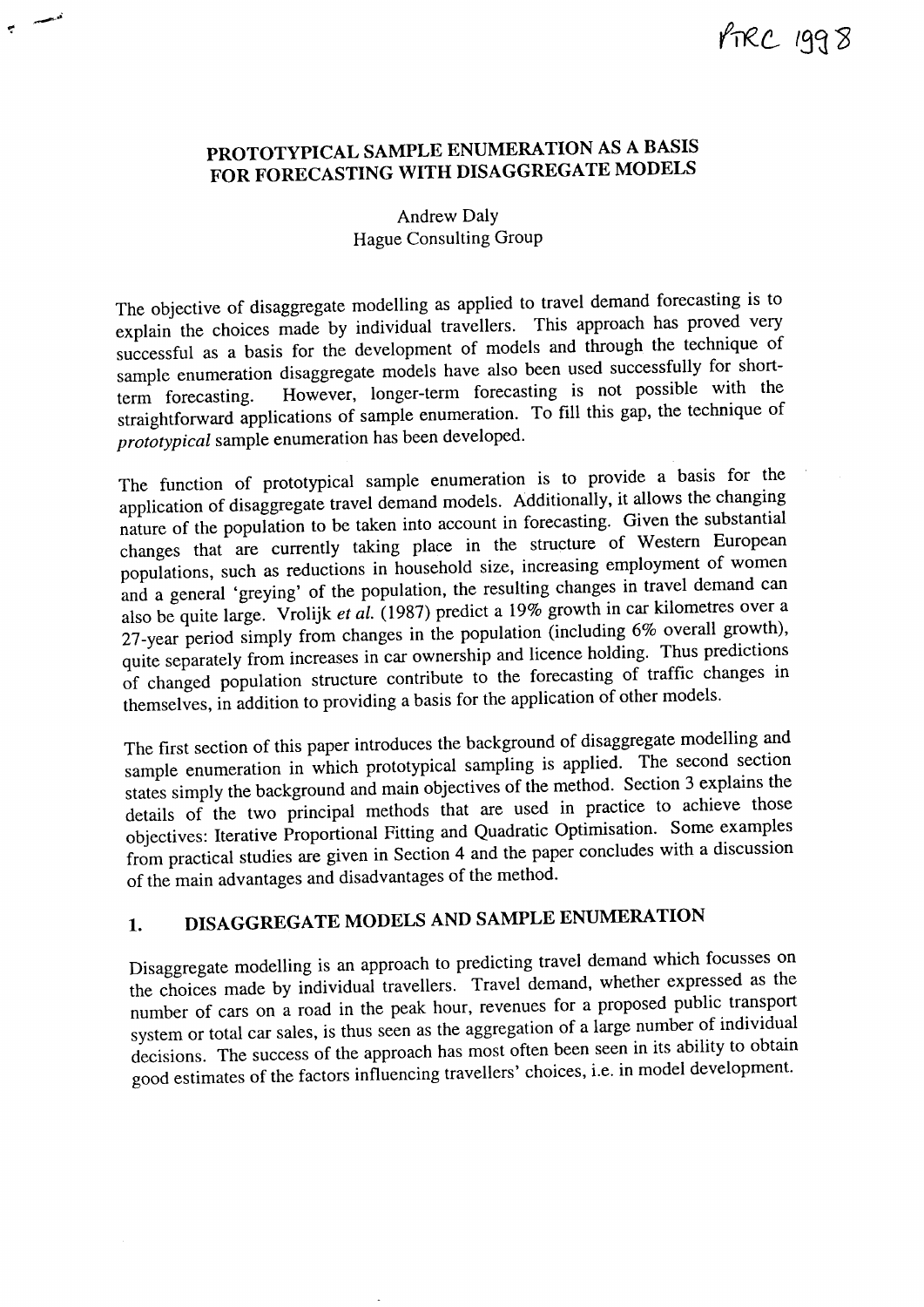A key characteristic of disaggregate modelling is the statistical approach that it inherently takes to the analysis of data. This approach recognises that it is not possible to predict correctly how each individual in a population will be have, but this does not prevent information being obtained on the variables that *influence*  $-$  rather than determine – behaviour. The model for each individual is then formulated as

 $Pr\{c_i = k \mid K_i, S_i\} = p_k(K_i, S_i)$ (1)

giving the *probability* that the choice  $c_i$  of individual i, whose characteristics are  $S_i$ , will be alternative k from the choice set  $K_i$  (which has availability and characteristics specific to individual i and his or her journey). It is a primary objective of the modelling then to specify how the alternatives in K are described and which characteristics S are relevant. A further important task in the modelling is to determine the form of p and estimate the values of unknown parameters that appear in it.

Modelling and in particular the estimation of unknown parameters requires data. In this context the need is for information about a sample of travellers, described by their characteristics S, each of whom has been observed to make a choice from a set of alternatives K whose characteristics are known. Then by confronting a model of the form of equation (1) with the data, the form of the model and/or the values of the unknown parameters can be adjusted until the fit of the model to the data is optimised according to some principle, often that of maximum likelihood.

The model in the form (1) is often of great value in itself. For example, estimated time and cost parameters can be examined, their ratio giving a 'value of time' that can be used for the evaluation of transport improvements. Hypotheses can be tested, for example that values of time increase with income, or that improvements in accessibility lead to an increase in the total amount of travel. But the greatest value of such a model is its applicability for forecasting.

In order to make useful forecasts a means must be found to *aggregate*, to derive from a model predicting the behaviour of individuals a forecast of the behaviour of an entire population. An important point is that it is not correct simply to set K and S to the average population values and apply equation (1) as if the entire population behaved like a mass of identical average individuals: this overstates the response to changes, an effect known as aggregation bias which has long been recognised (e.g. Daly, 1976, Gunn, 1984). Similarly, the model (1) cannot be used directly to calculate elasticities, again this leads to an overstatement of responsiveness.

A technique which does not have this disadvantage is that of sample enumeration. Essentially, sample enumeration simply applies the model (1) to each member of a sample in turn. Then, if the sample is representative, the sum of the forecasts for each individual is the unbiased forecast for the whole population. Formally, the expected demand  $Q_k$  for an alternative k is given by

$$
Q_k = \Sigma_i w_i \cdot p_k(K_i, S_i)
$$
 (2)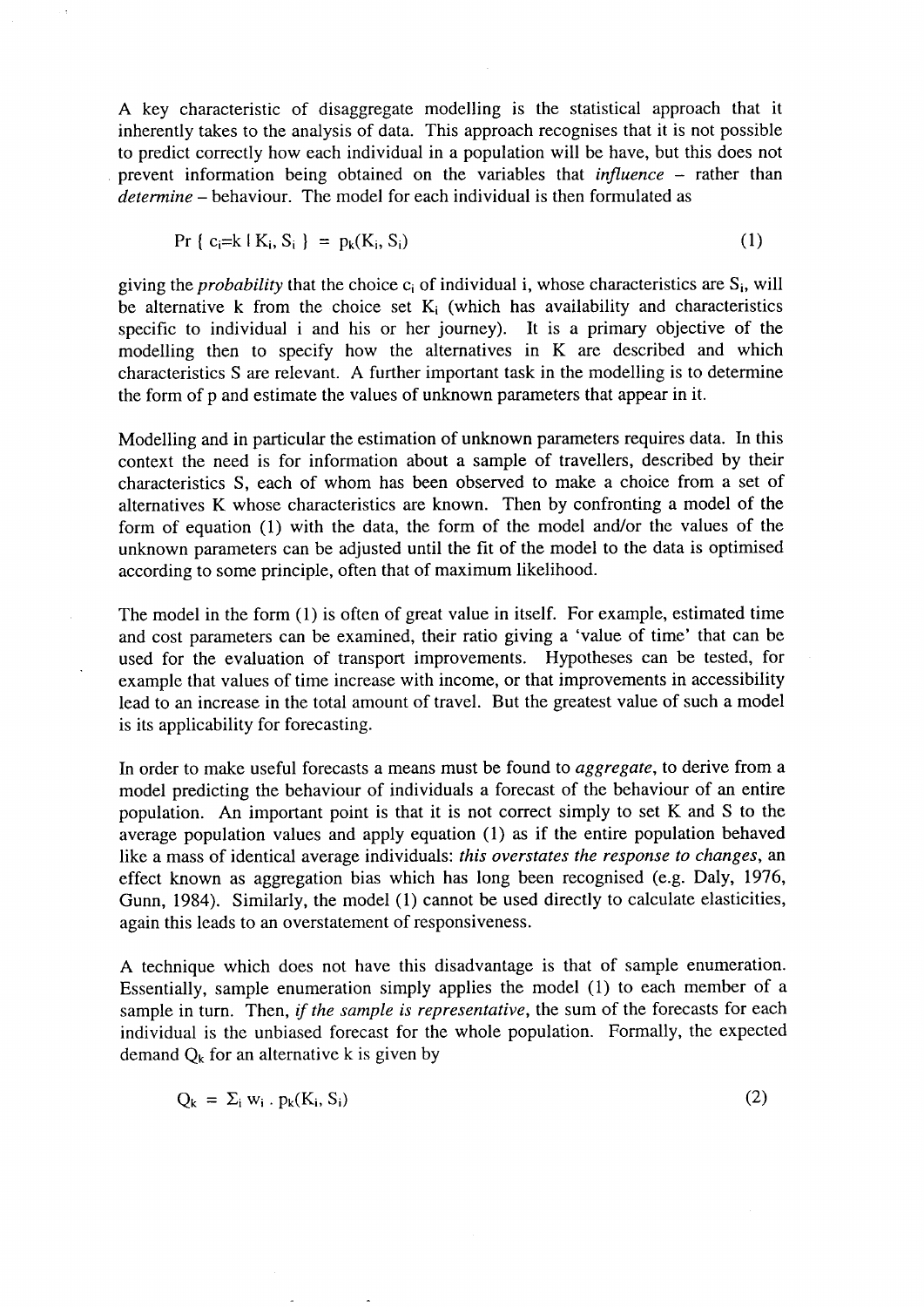where  $w_i$  is the expansion factor or weight attached to individual i in the sample in order to make its sum representative of the population. Very often, the sample used for forecasting is the same sample used for model estimation, while the weights w are determined by the sampling process used: often they are the inverse sampling probabilities.

The advantages of sample enumeration using the basic equation (2) are its simplicity and convenience. The estimated model (1) can be used directly, the sample is often available directly from the estimation process, with base values for K and S already specified for the estimation process. The computer run time for the forecast is usually small and can be controlled by taking a sub-sample if that is required. The forecasts are unbiased.

It is important to note that the procedure of sample enumeration is entirely independent of the form of the model that is used for forecasting: logit, linear, whatever model is used can be applied in this way.

The primary disadvantage of sample enumeration is that a representative sample may not be available, perhaps because the model is being transferred in time or space. In particular this will always be true when a forecast is required over any considerable period, so that a base-year sample can no longer be considered representative. The problem of the sample will also occur when a forecast is required of details of behaviour over a wide area, e.g. when traffic flows are to be assigned to a network.

The name 'sample enumeration' appears first to have been used by Ben-Akiva and Atherton (1977) although the procedure was also in use, without explicit naming, by others at the same time (Daly and Zachary, 1977, is probably not the only case). The limitations of sample enumeration for long-term forecasting (note "short-range" in the title of the Ben-Akiva/Atherton paper) and for area-wide work were also known at an early stage and alternative aggregate forecasting procedures were available to apply disaggregate models in those cases (Ben-Akiva et al., 1978).

However, aggregate forecasting methods bring a number of disadvantages with them and in many cases it is clear that the sample enumeration method would be preferable. The contrast between the two basic methods of aggregation, segmentation and sampling, was set out by Daly (1982). The segmentation approach calculates demand as the total of demand from each of a large number of segments. Within the general concept of segmentation may also be included geographical segmentation, i.e. zoning. However, because of the limitations of computer power and data availability, the number of socio-economic segments must be limited when the number of zones is at all large. The question arises of the 'competition' between detailed socio-economic representation and detailed locational representation, i.e. detailed zoning. In contrast the sampling approach does not attempt complete coverage in any dimension but focusses instead on representativeness and maximising the accuracy that can be achieved from a sample of a given size. Mathematically, the two approaches are alternative methods of integration of the demand function. They can be compared on the basis of which gives the greater accuracy for a given expenditure of computer time.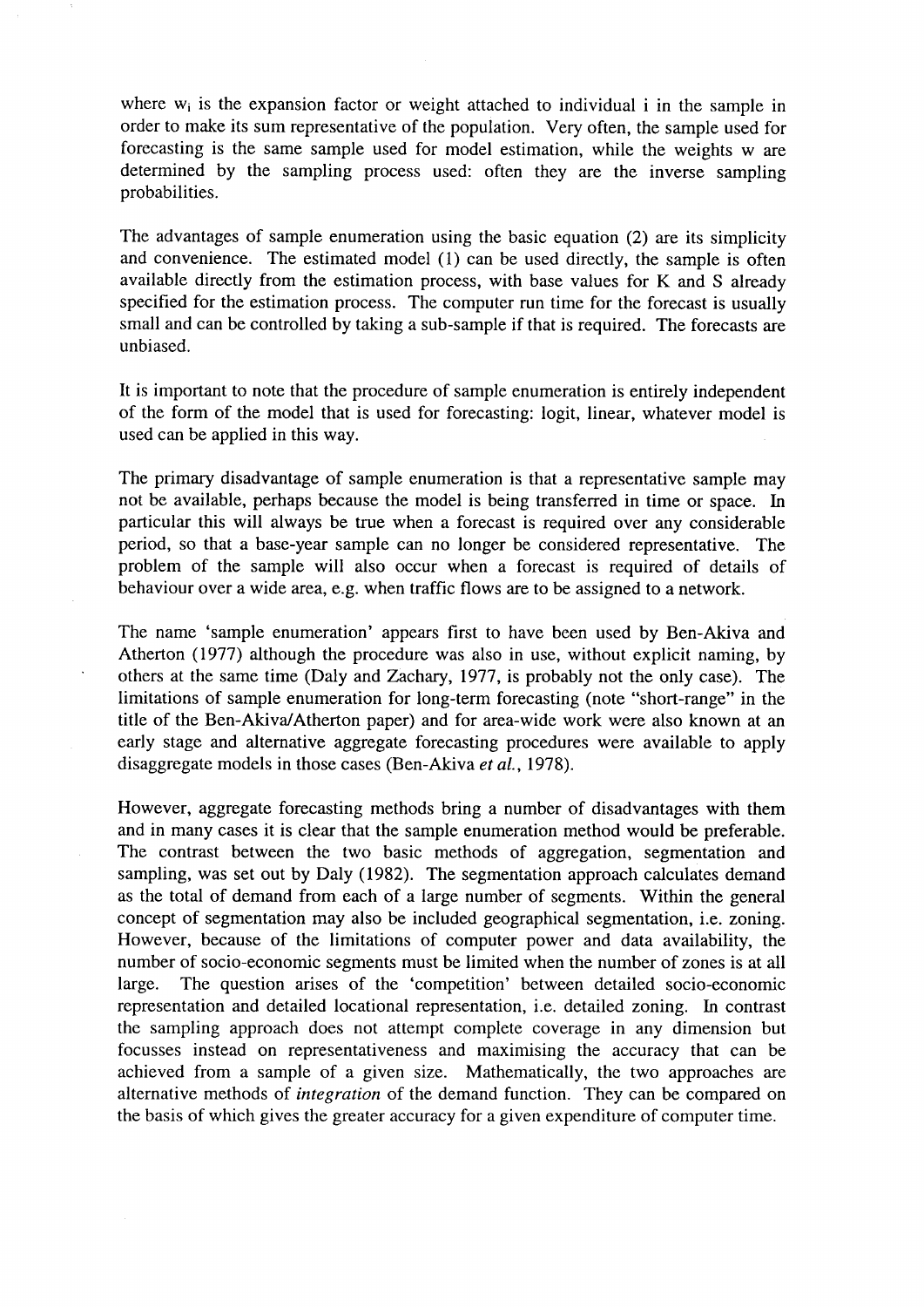The conclusion is that the advantages of sample enumeration are substantial in some circumstances and therefore that it would be advantageous to be able to apply the technique more widely. A means was therefore required for generating representative samples for circumstances different in space or time from those for which real samples are available.

#### 2. PROTOTYPICAL SAMPLING

The most obvious way to produce samples representative of future conditions is to generate an artificial population which has, as far as is known, the characteristics of the future population. However, the forecasts that are generally available  $-$  e.g. from planning authorities - typically refer to aggregate statistics such as age-sex population distribution, rather than the composition of individual households. A method is therefore required for generating a sample of households that is internally consistent, i.e. that it 'looks like' a typical population, while also achieving consistency with such aggregate statistics as are available.

A systematic approach was taken to the development of such samples as bases for the application of the Netherlands National Model, work published in a series of papers in the mid 1980's (Gunn et al., 1983, Gunn, 1984 and Daly and Gunn, 1985). In the first of these papers, a series of detailed tests is presented which illustrate the possibility of substituting 'artificial' samples for real ones as a basis for model applications without losing significant accuracy in the model forecasts. Essentially a kind of independence or orthogonality could be established between socio-economic and locational characteristics. The second and third papers elaborate the detailed methods used, also summarised and developed further in the following section of this paper. The novel development of this work was to use an adjustment of the expansion weights, the w's of equation (2), to adapt a sample of 'foreign' origin to be representative of a series of target areas. These target areas were then chosen to be the zones for which the forecasting model was to be run.

For The Netherlands, convenient samples could be drawn from the National Travel Survey (OVG). It was found that these samples into could be re-weighted to fit all of the zones of the National Model, provided account was taken of two special area types: city central areas, which were found to contain an exceptional number of older single people, mainly women; and polder areas, which were found to contain an exceptional number of families with children.

Subsequently, it has been found possible to apply similar procedures in other areas. Minor developments have been made to the procedure as required by the availability of data in these other areas, these are explained in Section 4 below.

The objective of the method is thus to use an existing household sample to produce a sample that is or will be representative of one or more target areas. The key method used for adjusting the samples is the adjustment of the expansion weights present on the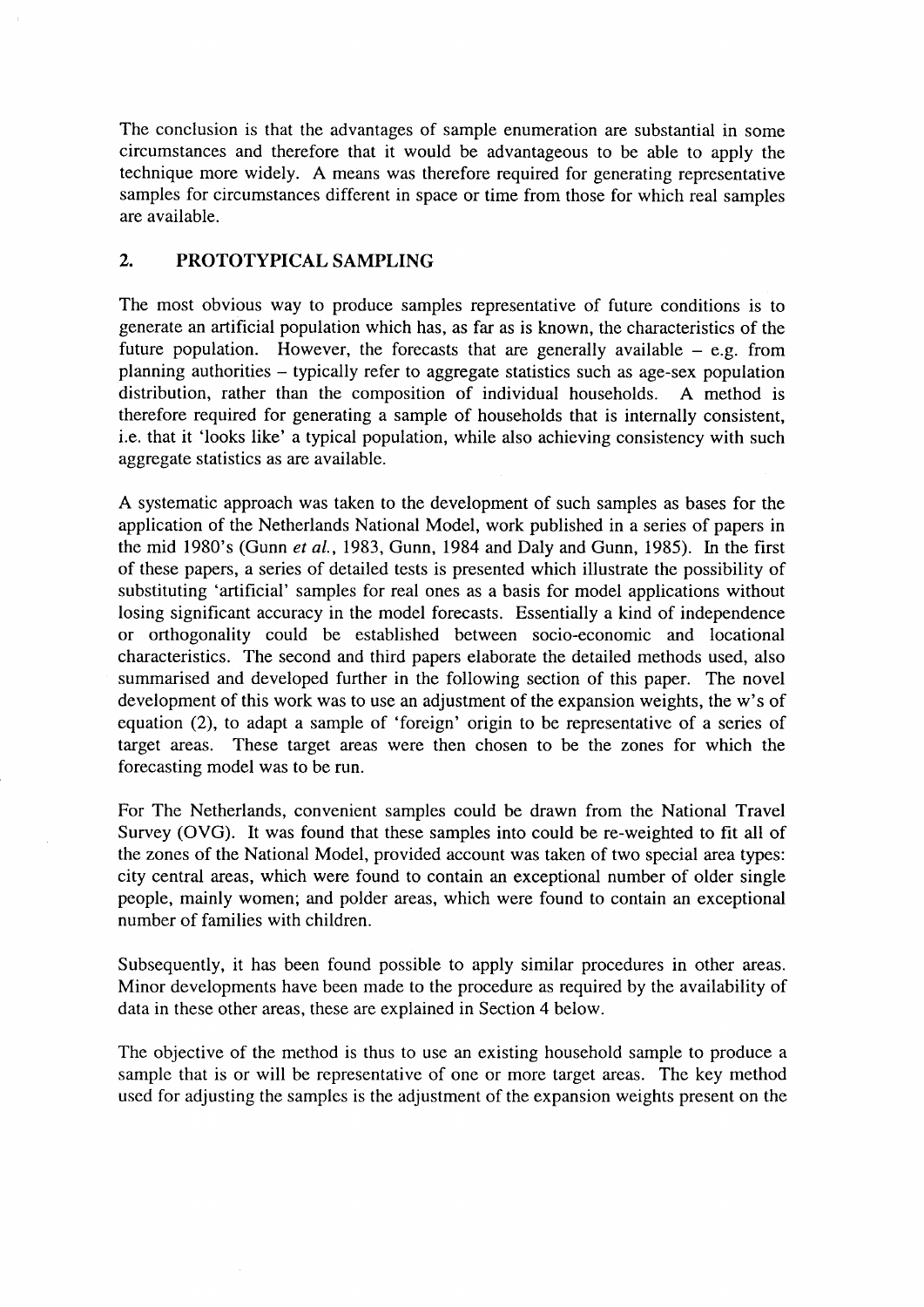survey records. The following section discusses the possible ways in which these weights can be adjusted.

#### 3. OPTIMISATION

Two major groups of procedures which have been used in practice to set up prototypical samples are Iterative Proportional Fitting (IPF) and Quadratic Optimisation. Both these methods rely on the availability of a detailed sample of households which is not directly representative of a specific target area or year. The detailed sample may refer to another area (larger, smaller or elsewhere), another year or both. The objective of the procedure is to create samples that are representative of target areas, given data for those target areas that is much less detailed in character.

#### 3.1 Iterative Proportional Fitting

IPF is a procedure of repeated factoring of a multi-dimensional matrix to meet marginal totals in each dimension. It is often applied in transportation planning for the 'balancing' or origin-destination matrices, commonly under the name of the Fratar method.

Beckman et al. (1996) give a detailed exposition of a prototypical sampling procedure based on IPF and adapted to exploit specific tables and slightly censored samples ("PUMS") available to the public from the US census. The way in which the details of the method are derived from the data that is available - the table numbers in the census publications are given in the paper - indicates the degree to which prototypical sampling can be adapted to varying circumstances, although of course it also means that the specific method used in the paper cannot be applied outside the US. The recent date of the paper and the careful review the authors give of work by others in this field gives confidence that they are able to give us a proper reflection of the best procedures for iterative proportional fitting.

The procedure adopted by Beckman *et al.* is to use the published tables to give totals of the numbers of households falling in each of a series of categories for each of a series of variables. Each table gives the distribution of a single variable in a small area (a census tract), to which some aggregation of categories and other manipulations of the categorisation are applied. The sample data, which relates to a larger area, is used to construct a cross-classification scheme, termed by the authors a "multiway" table, implicitly assuming that the correlations between the categorical variables in the larger area also apply in the smaller area. The IPF method is employed at this point, repeatedly correcting marginal totals to achieve a perfect match to the categorical totals of each of the variables. Thus for each of the small areas a multiway table is constructed that matches the census marginal distributions exactly while also matching  $-$  as far as possible  $-$  the correlations given in the larger area.

Once these multiway tables have been constructed, households are sampled from the large-area sample in proportion to the probabilities indicated by those tables. The procedure set out by Beckman et al. samples whole numbers of households which of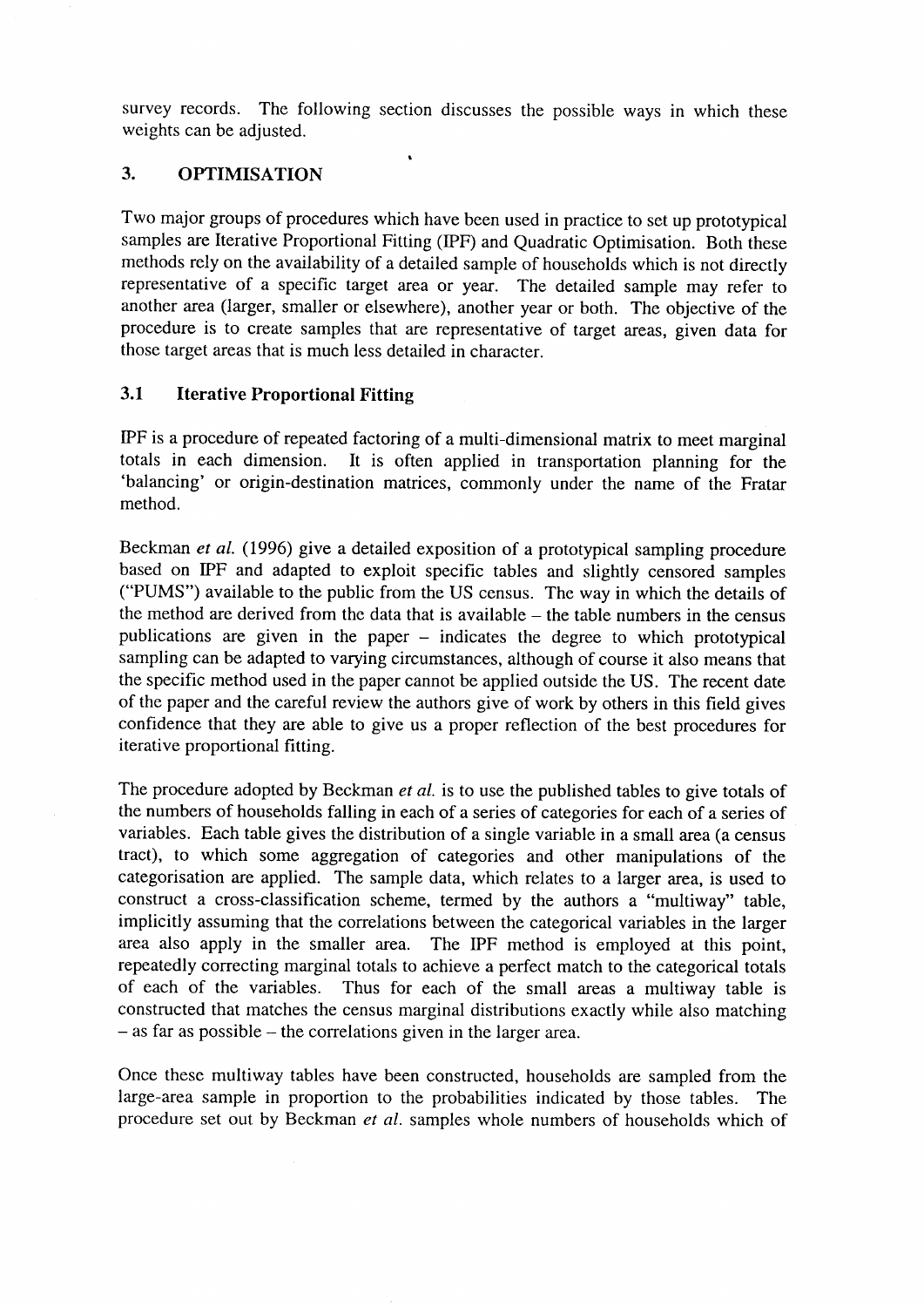course involves some minor deviations from the target probabilities due to rounding. The output of the procedure is thus a sample which contains the correct number of households for the target area (i.e. no weighting is needed).

For a specific study area (in New Mexico), Beckman et al. show that their procedure could not be improved by either of two plausible heuristic amendments and that the overall distributions of some variables not used in constructing the sample are reasonable. However, the relative frequencies of households in the multiway tables will not be the same as those in the base sample, because of the repeated factoring necessary to match the marginal totals. The extent of this deviation is not reported and could presumably be quite large because it is not controlled in any way.

While the Beckman et al. application was applied and reported for a specific data source, it is clear that the IPF method could be applied to data of different structure, such as would be available in other countries. Substantial amendments would of course be required to the details of the procedure. Similarly, the method could be used to generate samples that could be considered representative of future populations, providing the marginal distributions of key variables could be forecast.

#### 3.2 Quadratic Optimisation

The construction of prototypical samples by the quadratic optimisation method ('QUAD') rests on the recognition that the data for the target area and the base sample may be inconsistent. That is, the method balances the need to meet the target area marginal totals against the wish to retain the detailed relationships between the frequencies of different household types indicated by the base sample. Weights can be given to the relative divergences: in this sense QUAD is a generalisation of the IPF method, which gives exact matches to the marginal totals but sacrifices faithfulness to the original detailed sample.

A further difference between most applications of QUAD and the IPF method explained by Beckman et al. is that QUAD constructs its detailed samples by weighting or re-weighting the records of the base sample, rather than by drawing from the base sample with fixed probabilities. This difference has the minor advantage that the rounding errors found in IPF are eliminated, but its more important advantage is that it avoids the additional step of drawing the sample. The output is thus a sample whose size is predetermined and independent of the target area; the fit to the target area is achieved by the weighting.

Re-weighting is applied to all of the households in each of a series of categories, predefined to cover the main dimensions of interest for the prediction of travel behaviour. In the applications of the procedure that have been made to date, 40-50 categories have typically been found to be sufficient, defined with respect to such variables as household size, numbers of adults and workers, the age of the household head and (unless explicitly modelled) the licence holding of the household.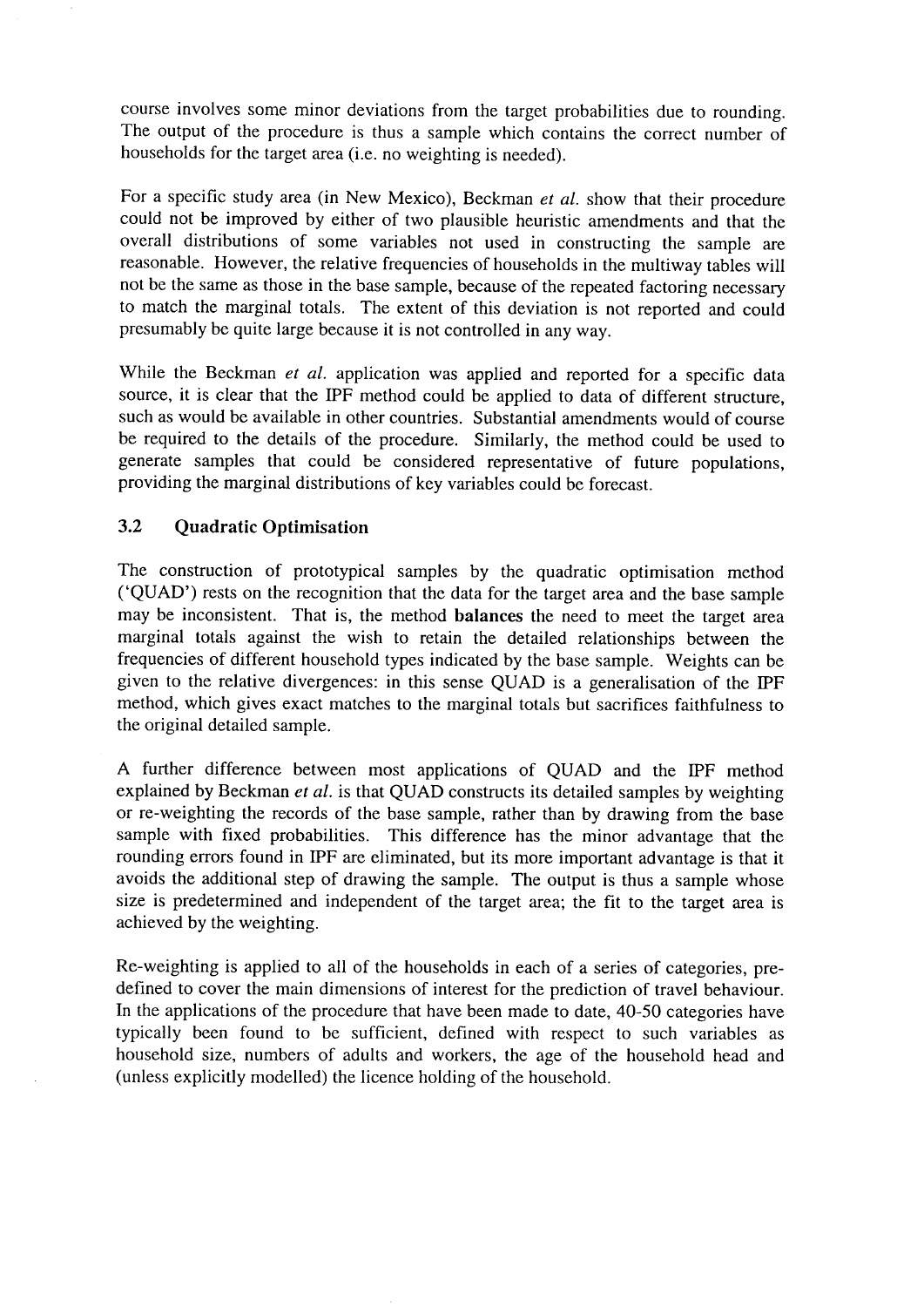QUAD is called quadratic optimisation because it can be specified in the form of optimisation with respect to the new frequencies  $\phi_c$  of households of each category c of a quadratic function for each target area, i.e. (following Daly and Gunn, 1985),

$$
\phi = \text{argmin} (Q), \quad Q = \Sigma_{t} w_{t} . (z_{t} - \Sigma_{c} \phi_{c} . x_{tc})^{2} + \Sigma_{c} (\phi_{c} - f_{c})^{2}
$$
(3)

and

 $W_t$ is the weight attached to the importance of meeting target t;

- $Z_t$ is the value per household of target statistic t in the current area;
- Xtc is the average amount of target variable t for a household in category c; hence  $(\Sigma_c \phi_c.x_{tc})$  is the predicted total of statistic t;

 $f_c$ is the frequency of household category c in the base sample.

The first term in Q clearly represents the error in not meeting the target marginal totals for each variable z, while the second term represents the divergence from the current distribution of households over the categories. The weights w are introduced so that differential importance can be given to meeting each of the different targets or that the balance between consistency with targets and consistency with base population can be adjusted. In fact, in most applications it has been found satisfactory to set all the w's to 1. Setting large values of w would cause QUAD to find a distribution of households that matched the target totals very well at the expense of substantial departures from the original distribution, i.e. a solution like that given by IPF.

Note that all terms of Q are on a per-household basis.

The simple form of Q makes it in principle easy to optimise. Given any starting value of  $\phi$ , the global minimum of Q is always at the value  $\phi^*$  given by

$$
\phi^* = \phi - Q'(\phi) \cdot Q''(\phi)^{-1}
$$
\n(4)

where Q' and Q'' are the first and second derivatives respectively of Q with respect to  $\phi$ , i.e. Newton's calculation, which converges directly for a function which is exactly quadratic such as Q. The calculation is particularly easy if the starting value is taken at  $\phi = 0.$ 

However, reality requires that constraints be imposed on the values of  $\phi$ , e.g. that  $\phi \ge 0$ , and there is no guarantee that Newton's calculation will give such a result. The procedure that can be used in this case is then an iterative calculation, in four steps as follows.

- 1. Specify minimum values  $\phi_{\text{min}}$  for  $\phi$  and set  $\phi_0 = \phi_{\text{min}}$  and  $i = 0$ .
- 2. Perform Newton's calculation as in equation (4) above deriving  $\phi_{i+1} = \phi_i - Q'(\phi_i) . Q''(\phi_i)^{-1}.$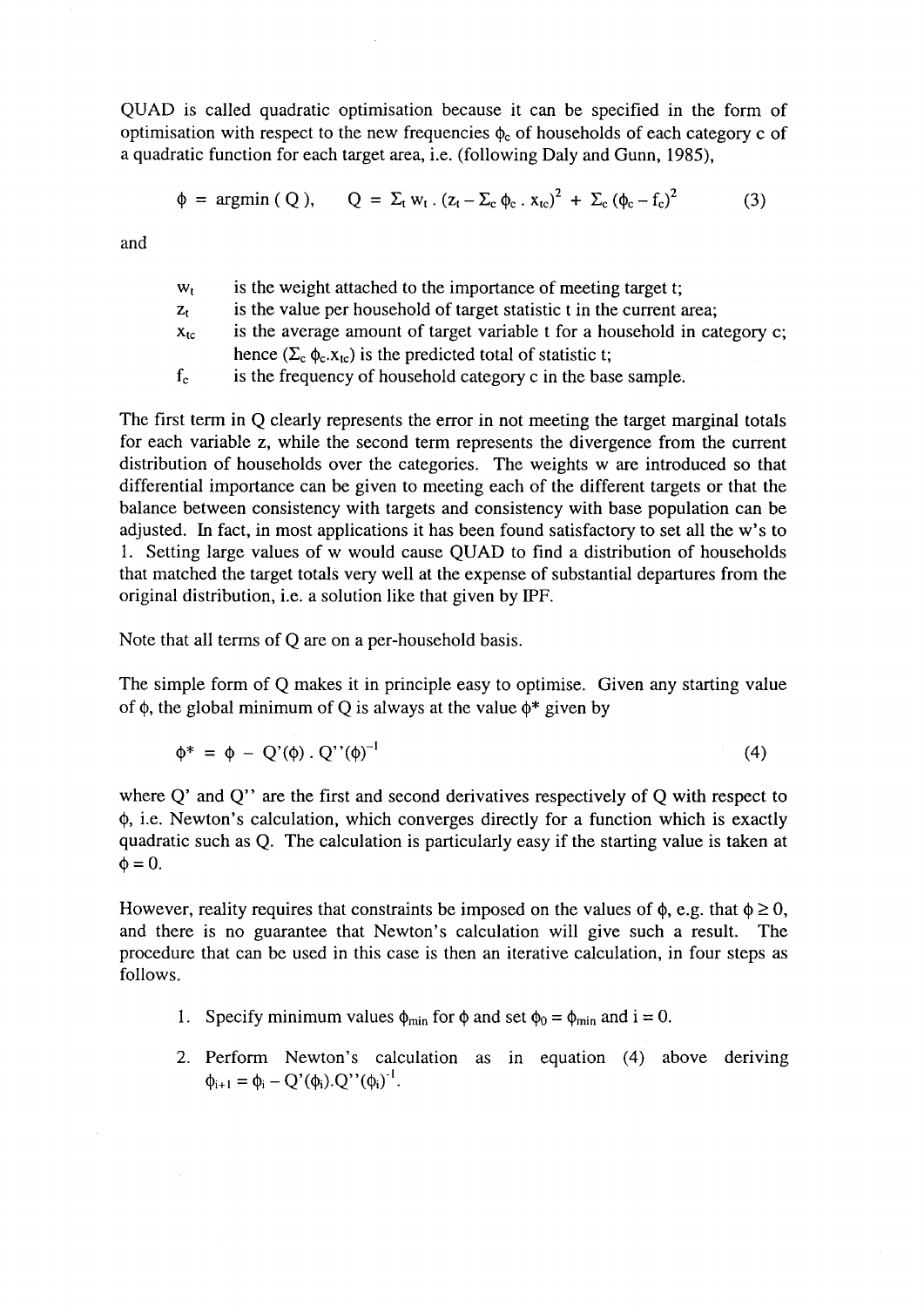- 3. Check whether all free values of  $\phi_i \ge \phi_{\text{min}}$  and that  $Q' \ge 0$  for all constrained values of  $\phi$ ; if so, terminate.
- 4. Otherwise adjust any  $\phi$  values that are less than  $\phi_{min}$  to  $\phi_{min}$ ; free any  $\phi$ values which are constrained and for which  $Q' < 0$ ; set  $i = i+1$  and repeat from Step 2.

This algorithm can be proved to converge to the overall optimum in a finite number of steps, because the set of constraints  $\phi \ge \phi_{min}$  form a convex set while the function Q is concave. Each iteration of the algorithm gives a reduction in the value of Q. This theoretical result is however of limited value, because the number of steps might be quite large. If the number of categories is of the order of 50, as is commonly the case, the maximum number of steps could theoretically be  $2^{50}$ , approximately  $10^{15}$ . In practice, the number of steps turns out to be very limited: typically convergence is achieved in 5 or 6 iterations.

The values  $\phi_{\text{min}}$  can in principle be chosen to be any (non-negative) limits that seem sensible, such as 10% of the frequency of each household category in the base sample. Their function is to prevent unusual, perhaps erroneous, target data from generating an impossible - or nearly impossible - future population distribution.

#### 3.3 Discussion

It is clear from the presentations above that both the IPF and QUAD methods are somewhat arbitrary in the criteria that they adopt for optimality. No basis is put forward for the choice of criterion, although it could be expected that a statistical analysis of the likely errors in the base sample and the target data could lead to a more well-founded choice of criterion and could also probably illuminate the basis of specification of the weights in the QUAD method. This remains an area for future research.

Nevertheless, it is also clear that both methods are robust and unlikely to lead to totally unrealistic results. This finding is based not only on the simple forms of the methods but also on the practical experience that has been built up in their use.

In choosing between the methods, preference is given to QUAD because of its ability to deal with inconsistent inputs, the fact that it achieves a balance between base data and targets and its flexibility in adjusting the weights to meet different circumstances. For example, for short-term forecasting one would wish to remain close to the base household distribution, i.e. keep relatively low values of w; for the longer term it would be possible for the household distribution to change more and more attention should therefore be paid to the target forecasts, i.e. the values of w should be increased.

The programming implementation of QUAD is not complicated and runs very quickly on modern computers. The calculation of  $Q^{\gamma+1}$  requires the inversion of a matrix of size 30-50, but this can be performed by an efficient algorithm in a fraction of a second.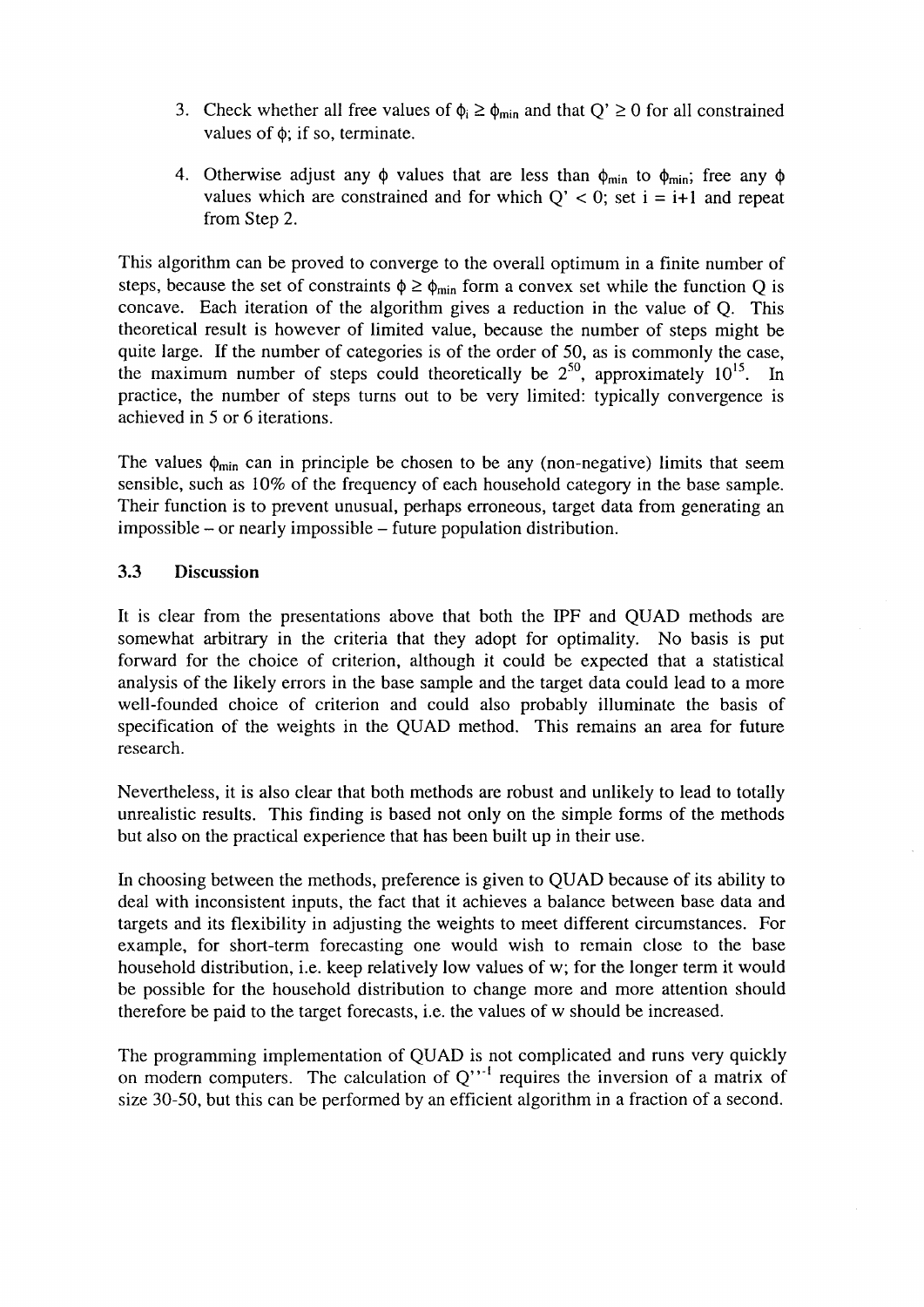## 4. EXAMPLES FROM PRACTICAL STUDIES

To illustrate the range of applicability of the QUAD method, examples are given from three practical studies.

#### 4.1 Netherlands National Model

The first application of the QUAD method as described above was made for the Netherlands National Model (Daly and Gunn, 1985). For this application, Netherlands National Model (Daly and Gunn, 1985). approximately 1000 households were drawn from the National Travel Survey (OVG), about 0.02% of the total population. A categorisation into 120 groups was set up, based on household size, numbers of employed household members, the presence or not of a female worker and the age of the household head; however, it was found that 96% of the households fell into just 44 of these categories and  $\phi$  values for these 44 were calculated for each of the 345 zones to adjust the initial weights which had been attached to the OVG records (and adjusted for the further sub-sampling to 1000 households). The  $\phi_{\text{min}}$  constraints were set to zero. The target forecasts available gave 1l statistics for each zone: 8 age-sex population groups, employed persons by sex and the total number of households.

In practice, it was found necessary to divide the country into three areas (Amsterdam, the polders and the rest), which had very different population structures and which could not be accurately described by a single base distribution (the f values in equation 3). Further adjustments were made when inconsistencies were identified in the target totals (which were derived from various sources). In operation, the method proved robust and has been applied for a very wide range of planning scenarios and for years ranging from the very short term to the very long term.

#### 4.2 Norwegian'Climate' Model

For the Norwegian 'Climate' study, a model was developed of private travel for all modes in the entire country (T@I and HCG, 1990). As a base for the application of this model a prototypical sample was set up, containing 2942 households from the National Travel Survey of 1984/5, about 0.2% of all the households in Norway. A total of 17 'target' data items were forecast for each of the 454 kommuner: 10 age-sex population groups, total population, population in built-up areas, employed persons by sex, singleperson and total households and the total disposable income. Categories were defined to divide the population into 30 groups on the basis of household size, the age of the household head and the employment status of the household head and (if present) partner. Because no detailed expansion data was available, 'naive' initial expansion factors were defined simply to reproduce the total number of households in Norway. The  $\phi_{\text{min}}$  limits were set to 20% of these naïve values, limits which proved rarely to operate in practice.

In operation, the QUAD method gave  $\phi$  values yielding acceptable results for all the targets except income. In fact, it could not be expected that the substantial increases in income that were projected (more than 100% growth over the 4O-year forecasting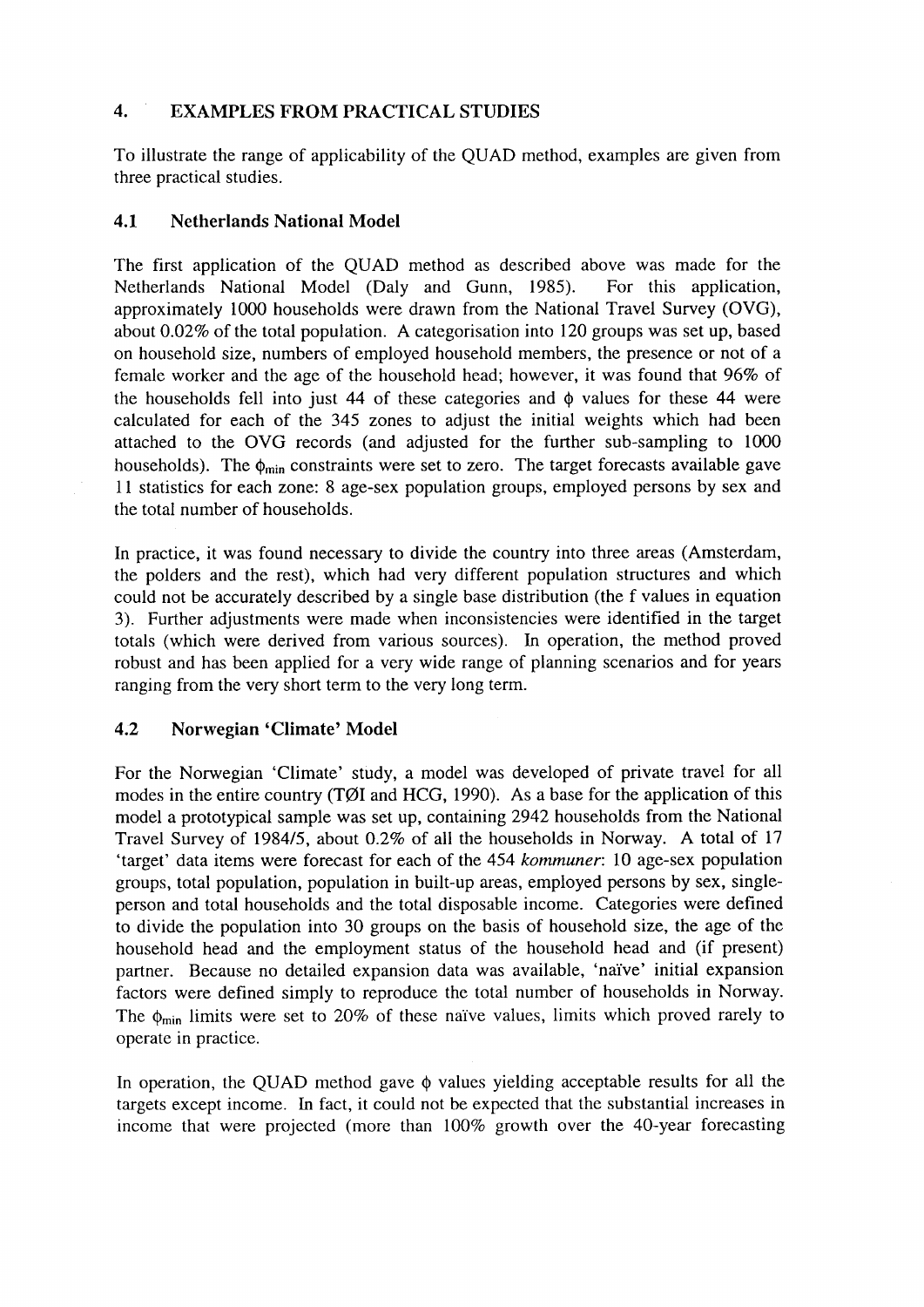period) could be realised simply by shifts within the existing distribution of household incomes. There must also be an overall growth of income for all household types. For this reason, income was dropped as a target variable and the forecast income growth was implemented as an overall increase in the income of each household, once the other changes in population structure had been forecast. Essentially, the assumption was that the shape of the income distribution would remain as in the base year for each household type.

The Norwegian application thus followed explicitly the general lines set out in the Netherlands National Model, adapting as required to the local data structures.

#### 4.3 Stockholm Integrated Model System

For this model system, known as SIMS, a prototypical sample of 3533 households was taken from the 1986/7 home interview survey, roughly 0.5% of the total population of the study area. These were divided into 5l categories on the basis of employment, household size, the presence of children and the licence holding of the heads of household. This last distinction was added because SIMS does not predict licence holding from a model, unlike the Netherlands and Norwegian models, but takes it as an exogenously determined input. It was again found to be adequate to set  $\phi_{\text{min}}=0$ . Three area types were defined in the area, for each of which a specific original distribution over household categories (f) was defined.

An important issue in this work was the form in which the target data was available. Excellent data was available, but for the fully detailed level of 850 zones only the numbers in each of 10 age-sex population groups could be provided. Information about the distribution of household size (three statistics) and employed persons by sex could be provided only at a more aggregate level of 40 zones; the total population was included at each level to maintain consistency. Because of this data structure. a twostage procedure was adopted.

First, at the level of 40 zones, using the full set of 16 targets, the QUAD procedure was used to forecast a changed distribution of the households. Then, these 40 sets of household distributions were used as 'initial distributions' for a further optimisation at 850-zone level, using just the 11 targets that were available at that level. In this way account could be taken of the full content of the data available.

The results gave excellent agreement to the targets, particularly once inconsistencies between the target data and the household survey had been explained and partially corrected. These results were then used as the basis for the applications of the model, both for base-vear and for future-vear work.

### 5. SUMMARY and CONCLUSIONS

The objectives and methods of prototypical sampling have been set out and illustrated with some information from practical applications.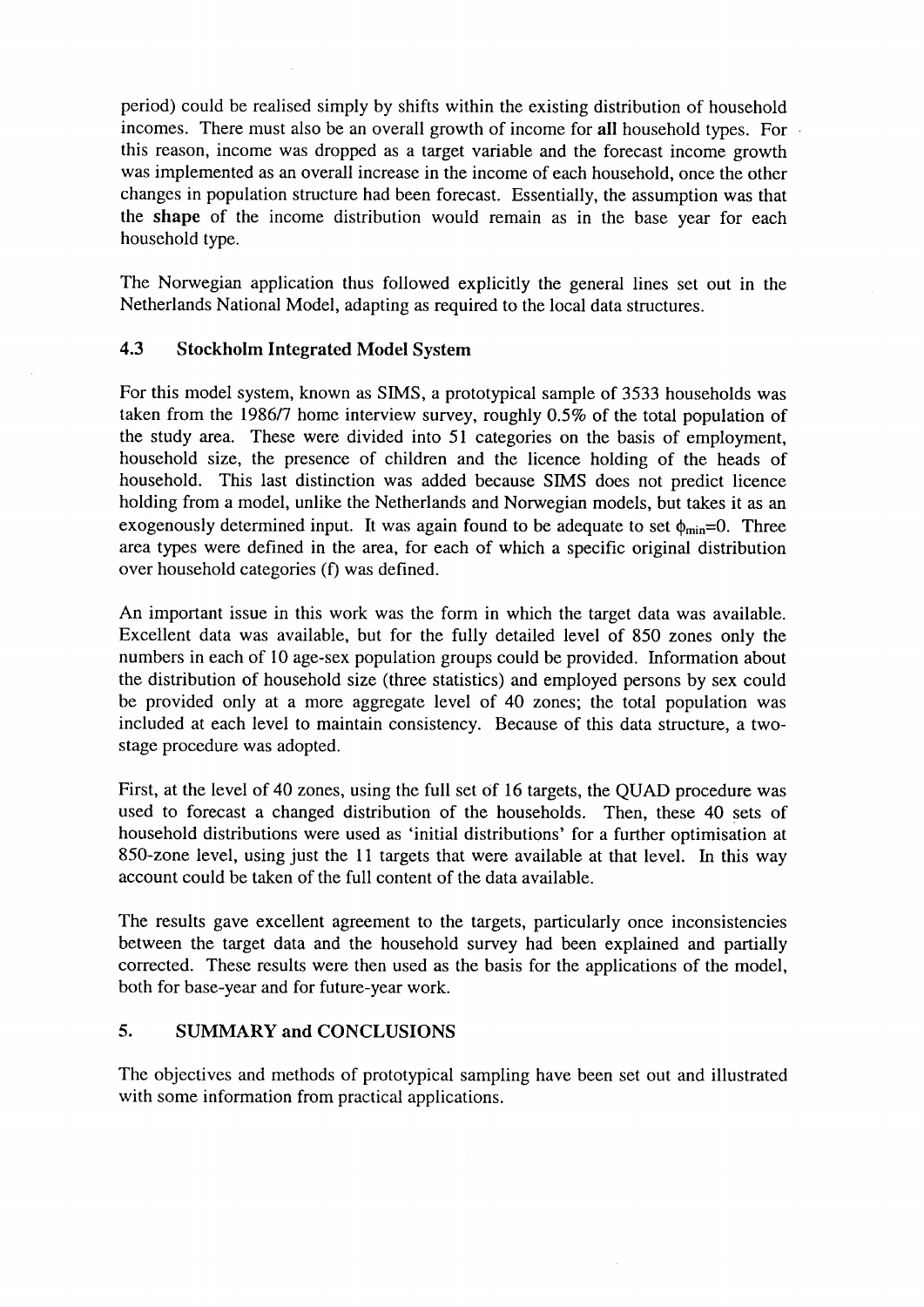Prototypical sampling is a method for generating samples that are as far as possible representative for 'target' areas or years for which no 'native' sample is available. It relies on the existence of a sample for another area or year and some information about aggregate expectations for the target areas.

Two methods are commonly used for calculating the appropriate frequencies with which households should appear in the prototypical sample. The IPF method exploits iterative factoring to match the aggregate totals exactly, while the QUAD method uses quadratic minimisation to balance the divergence from those totals against the changes from the original distribution over household types.

While neither method offers a rigorous statistical basis for its calculations, the QUAD method is generally to be preferred because of its greater flexibility and ability to accept inconsistent inputs. Either method can be considered to be reliable in practice and both have been applied several times.

The adaptability of the QUAD method was illustrated by reference to three major modelling studies, with differing data availability requiring minor or major adaptations of the basic method. In each case the adapted method was able to reproduce the target aggregate statistics to an acceptable level of accuracy without diverging too far from the base distribution of the household types.

Prototypical sampling offers a good basis for creating samples to which disaggregate models can be applied, meaning that the efficient sample enumeration procedure can be used much more widely. It further contributes to forecasting by allowing account to be taken of shifts in the distribution of the population, which themselves can have significant impact on forecasts.

#### References

S. Algers, A. Daly, P. Kjellman and S. Widlert, "Stockholm Model System (SIMS): Application", presented to Seventh World Conference on Transport Research, Sydney, 1995.

R. J. Beckman, K. A. Baggerly and M. D. McKay, "Creating Synthetic Baseline Populations", Transp. Res. A,30, pp. 415-429,1996.

M. Ben-Akiva and T. J. Atherton, "Methodology for Short-Range Travel Demand Predictions", J. Transp. Econ. and Policy, XI, 3, Sep. 1977.

M. Ben-Akiva, B. C. Kullman, L. Sherman and A. J. Daly,'Aggregate Forecasting with a System of Disaggregate Travel Demand Models", PTRC Summer Annual Meeting, 1978.

A. J. Daly, "Model Split Models and Aggregation", Local Government OR Unit Transportation Working Note,1976.

A. J. Daly, "Policy Analysis using Sample Enumeration - an application to car ownership forecasting", PTRC Summer Annual Meeting, 1982.

A. J. Daly and H. F. Gunn, "Cost-Effective Methods for National-Level Demand Forecasting", IATBR Conference, Noordwijk, 1985.